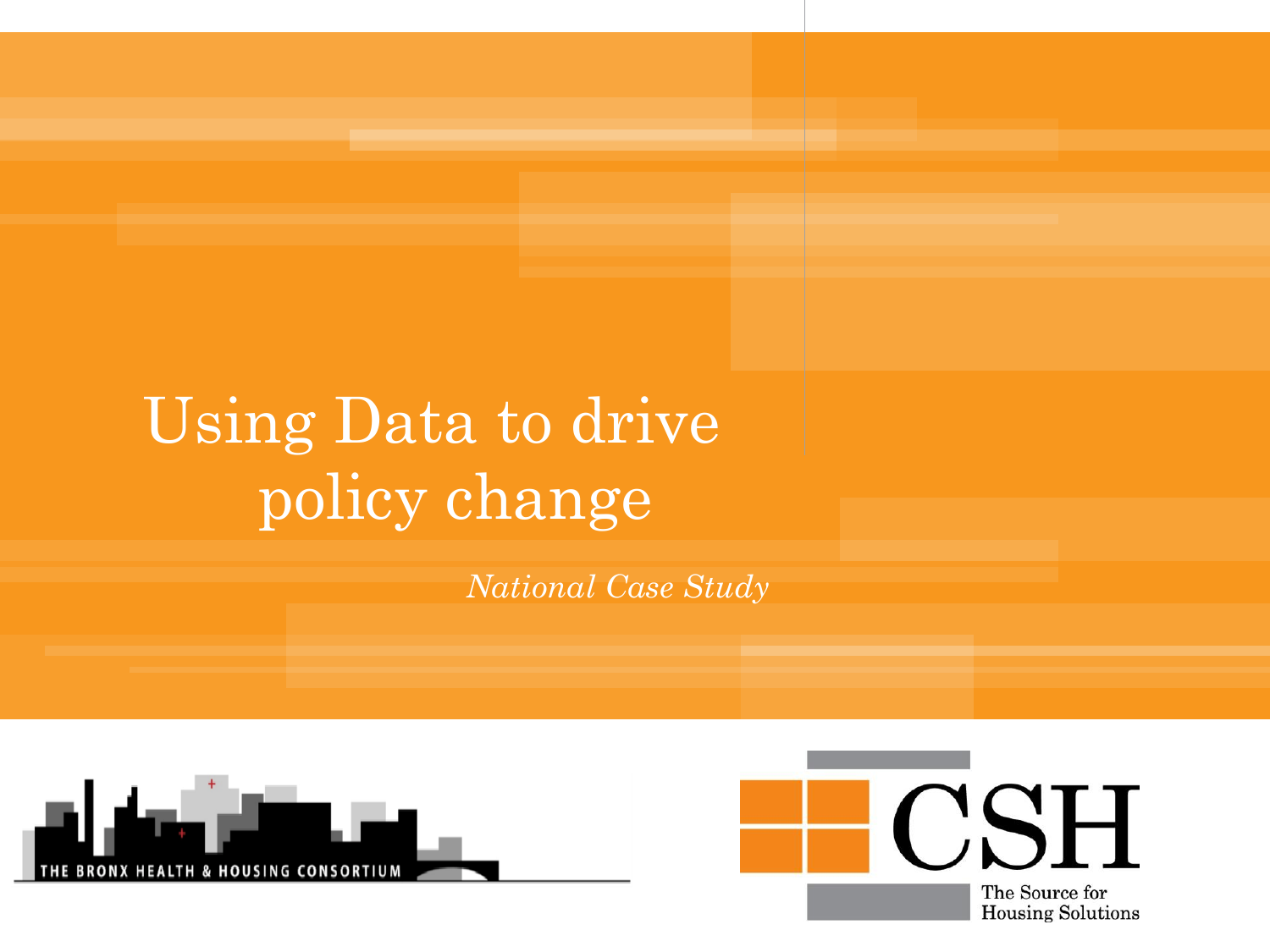# **High Utilizers**

Communities spend billions of dollars on services that bounce vulnerable people between crisis services. CSH's FUSE model helps break that cycle while increasing housing stability and reducing multiple crisis service use.



### csh.org/fuse

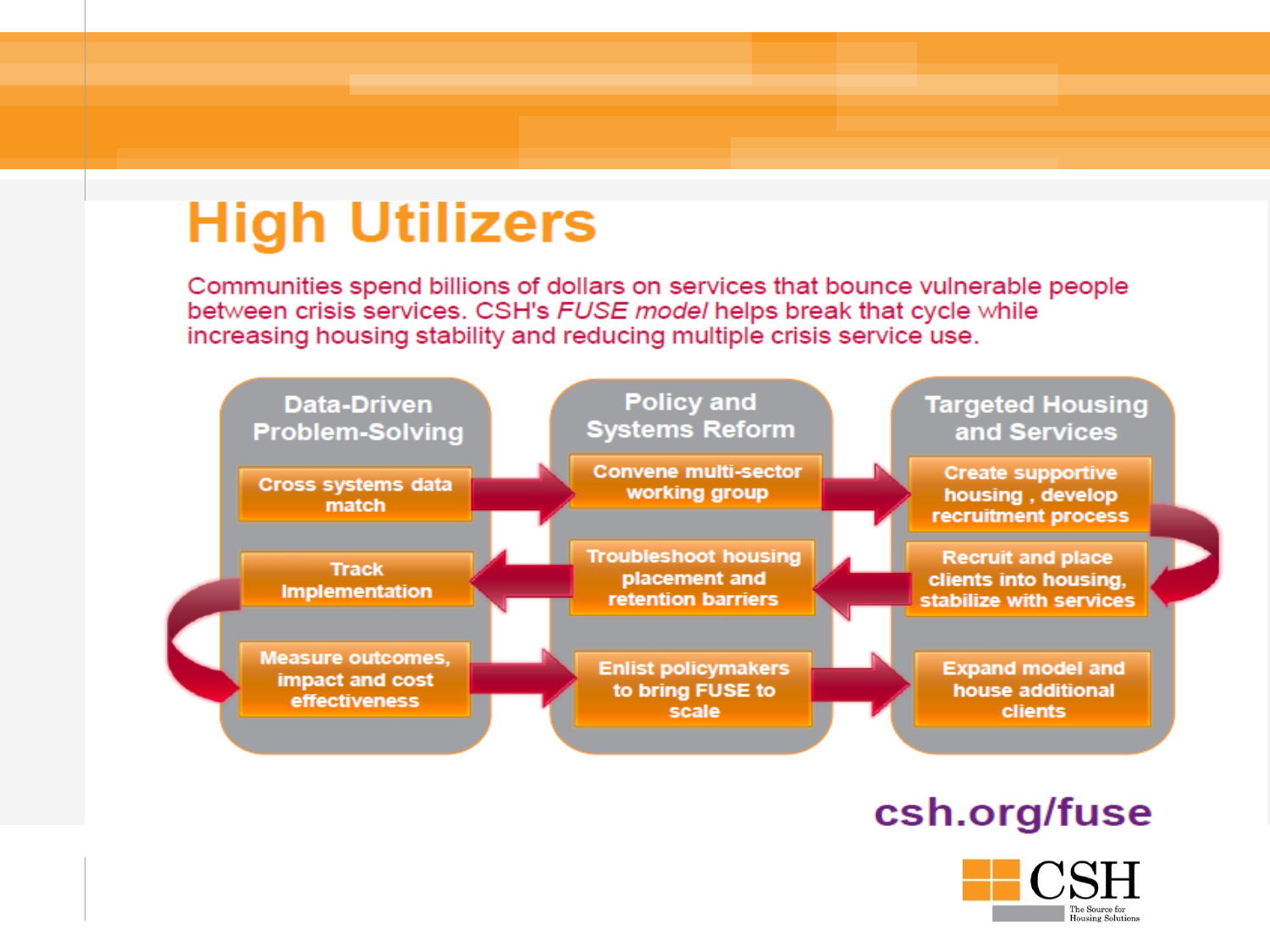

#### **FUSE is a National Movement**



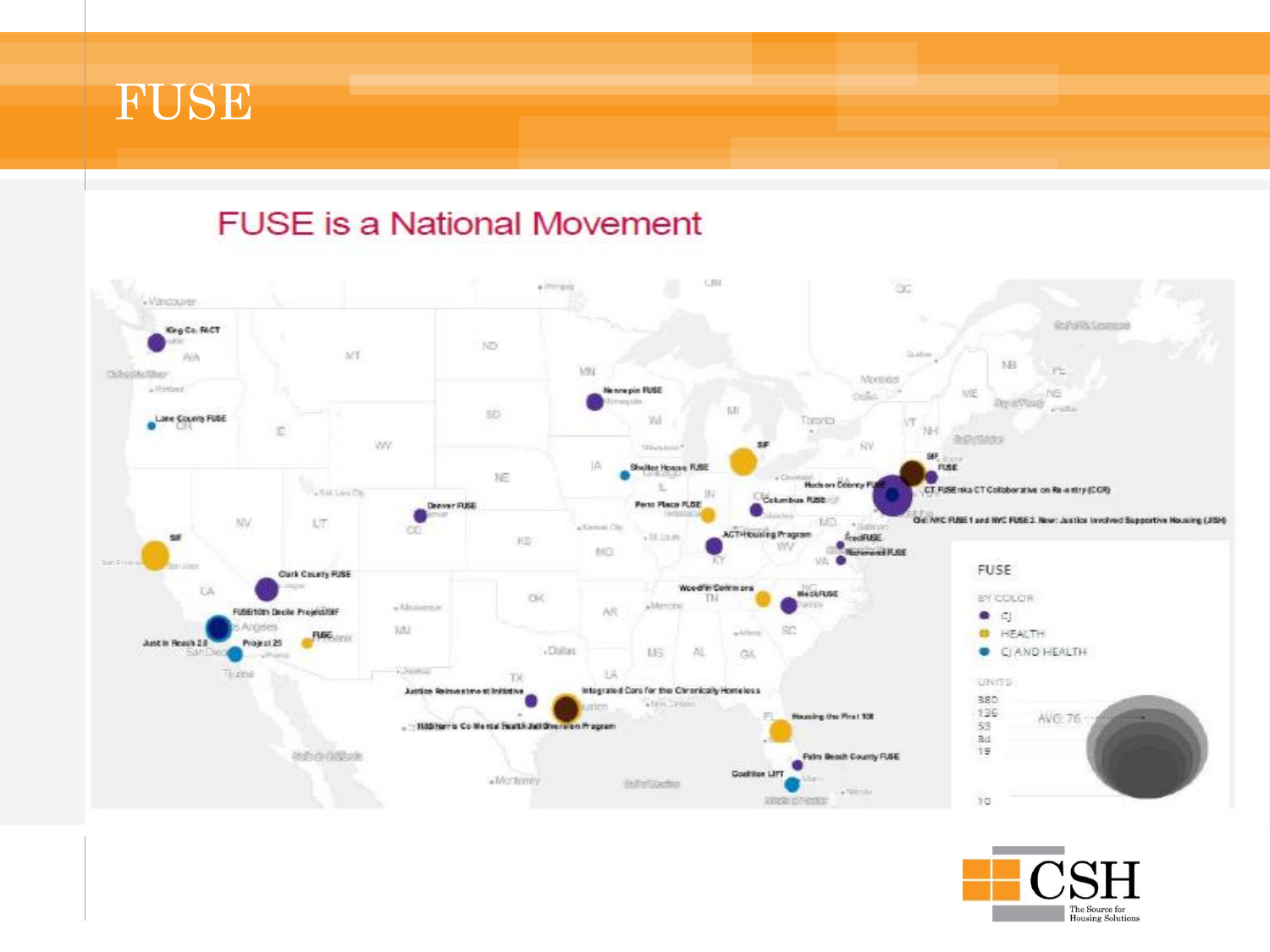### Examples from the field

*SIF, LA, the Bronx*





The Source for<br>Housing Solutions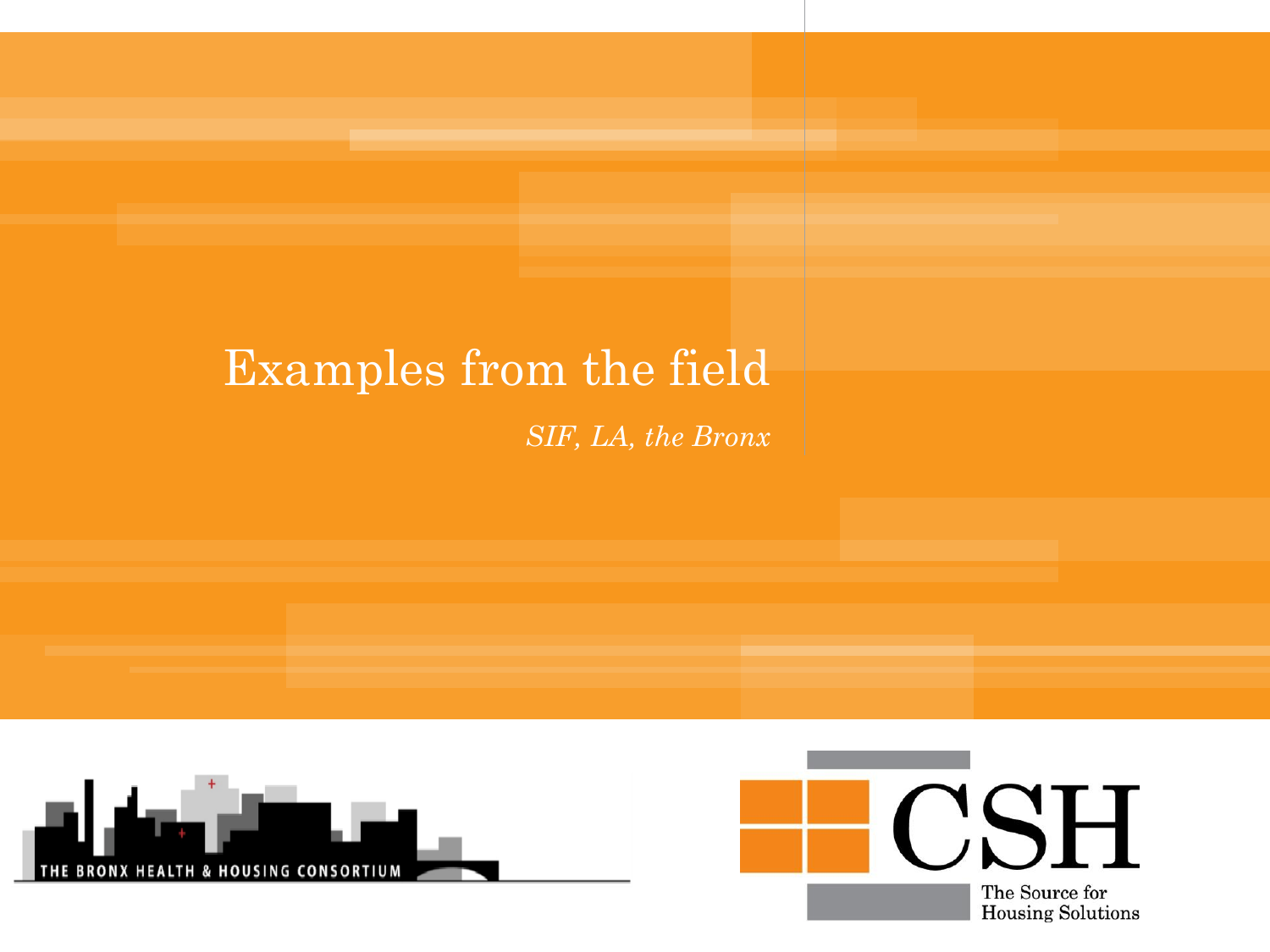## **CSH Social Innovation Fund**



### What was evaluated?

A 5-year national demonstration of supportive housing linked to coordinated health care for high utilizers of crisis health services

### Who were the grantees?

#### **San Francisco Connecticut Los Angeles** Washtenaw, MI · Economic Roundtable  $\cdot$  AIDS CT • Tenderloin • Catholic Social **Services** Neighborhood • Columbus House • Housing Works Development • Avalon Housing • Supportive Housing • Ascencia Corporation **Works** • Homeless Health Care • Journey Home Inc 1A • New London **Homeless Hospitality Center**

### Who were the evaluators?

Multi-disciplinary team from NYU, led by PI Beth Weitzman, PhD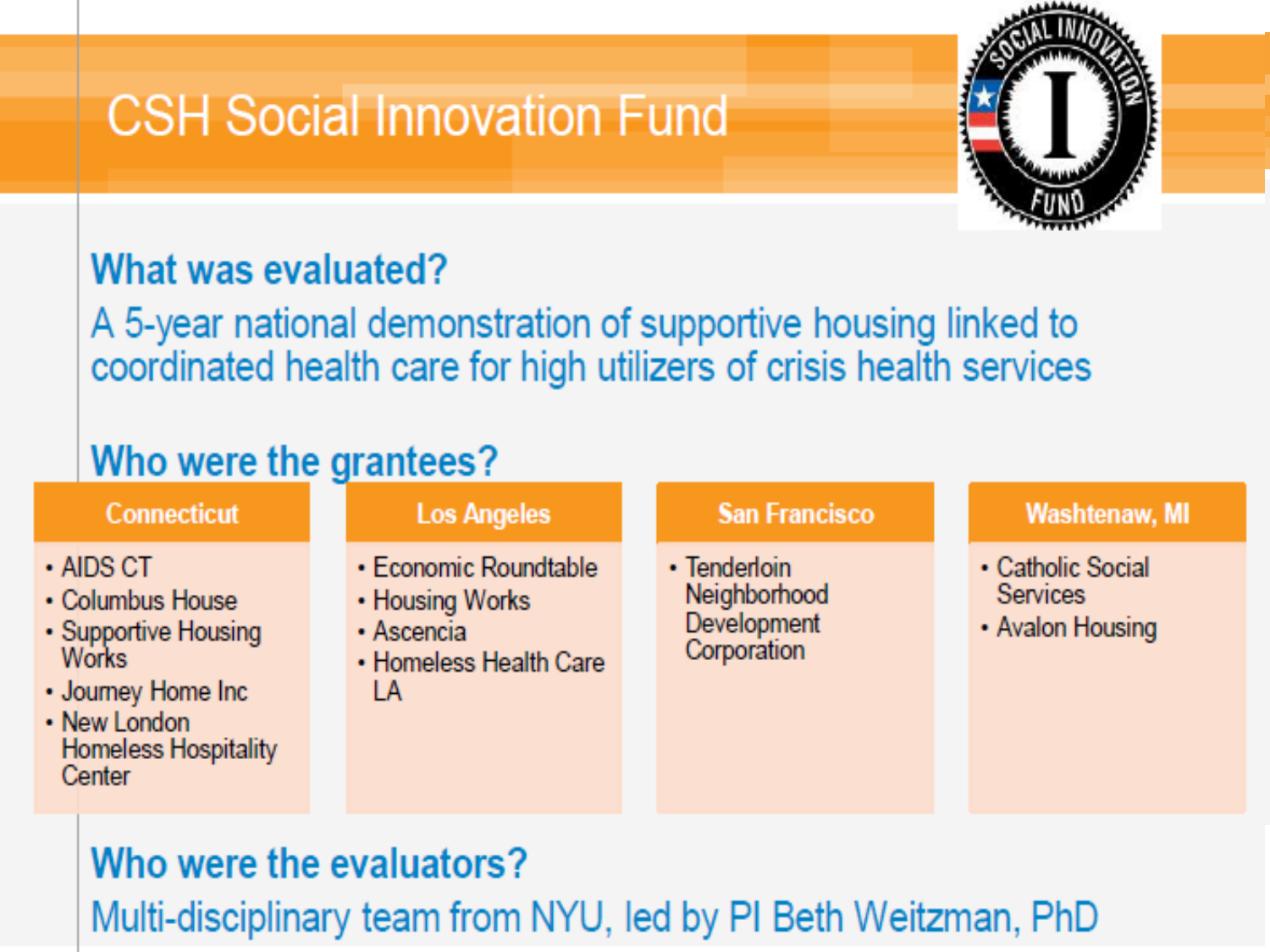**FUSE:**  $10<sup>th</sup>$ **Decile** Project Model



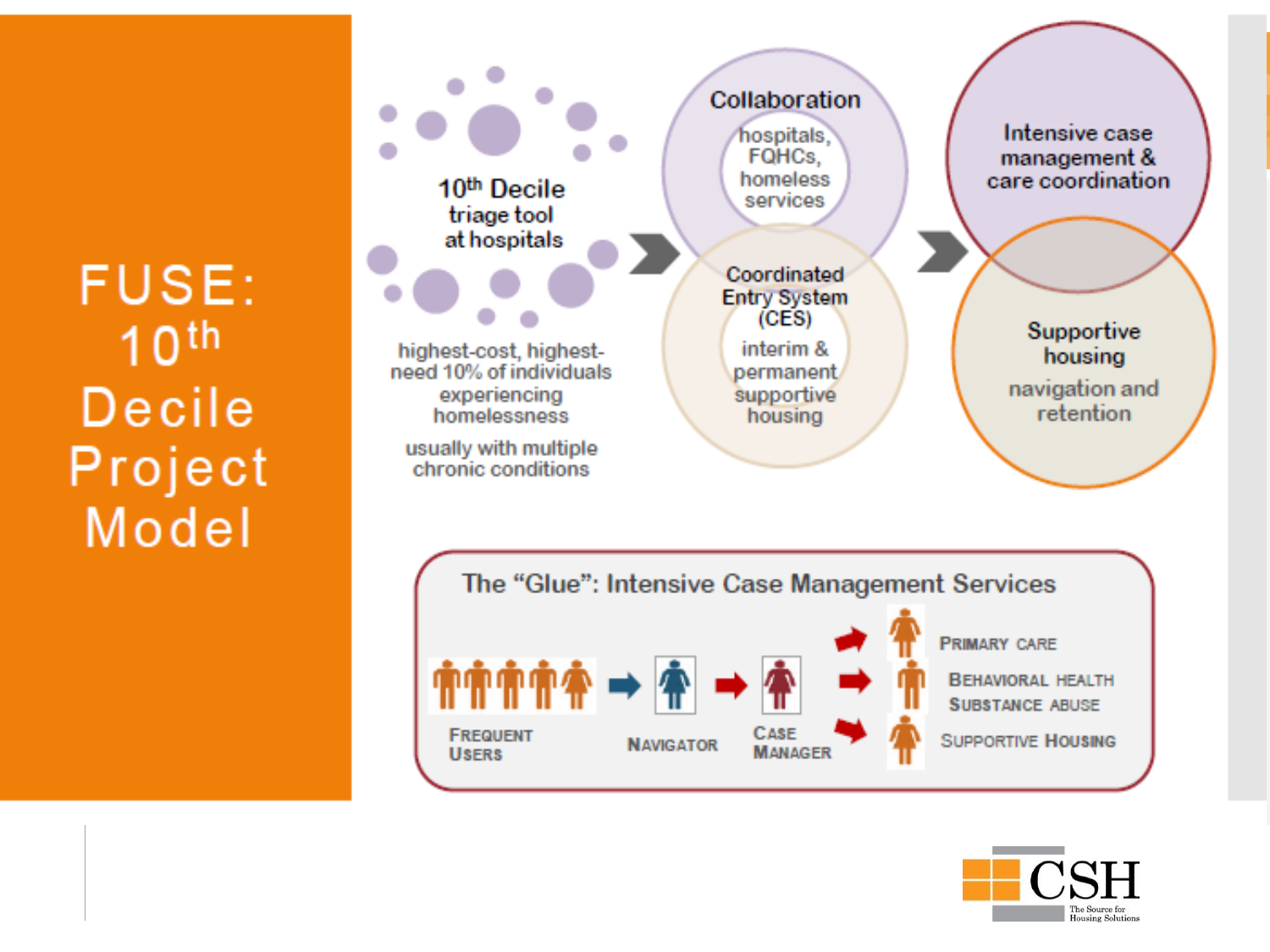### FUSE Outcomes in Los Angeles County 2012-2017

2014 Supportive housing (2012-2017)  $90\%$ chronic medical conditions 77% serious mental illnesses 60% substance use disorders  $6%$ 2+ chronic conditions tri-morbidities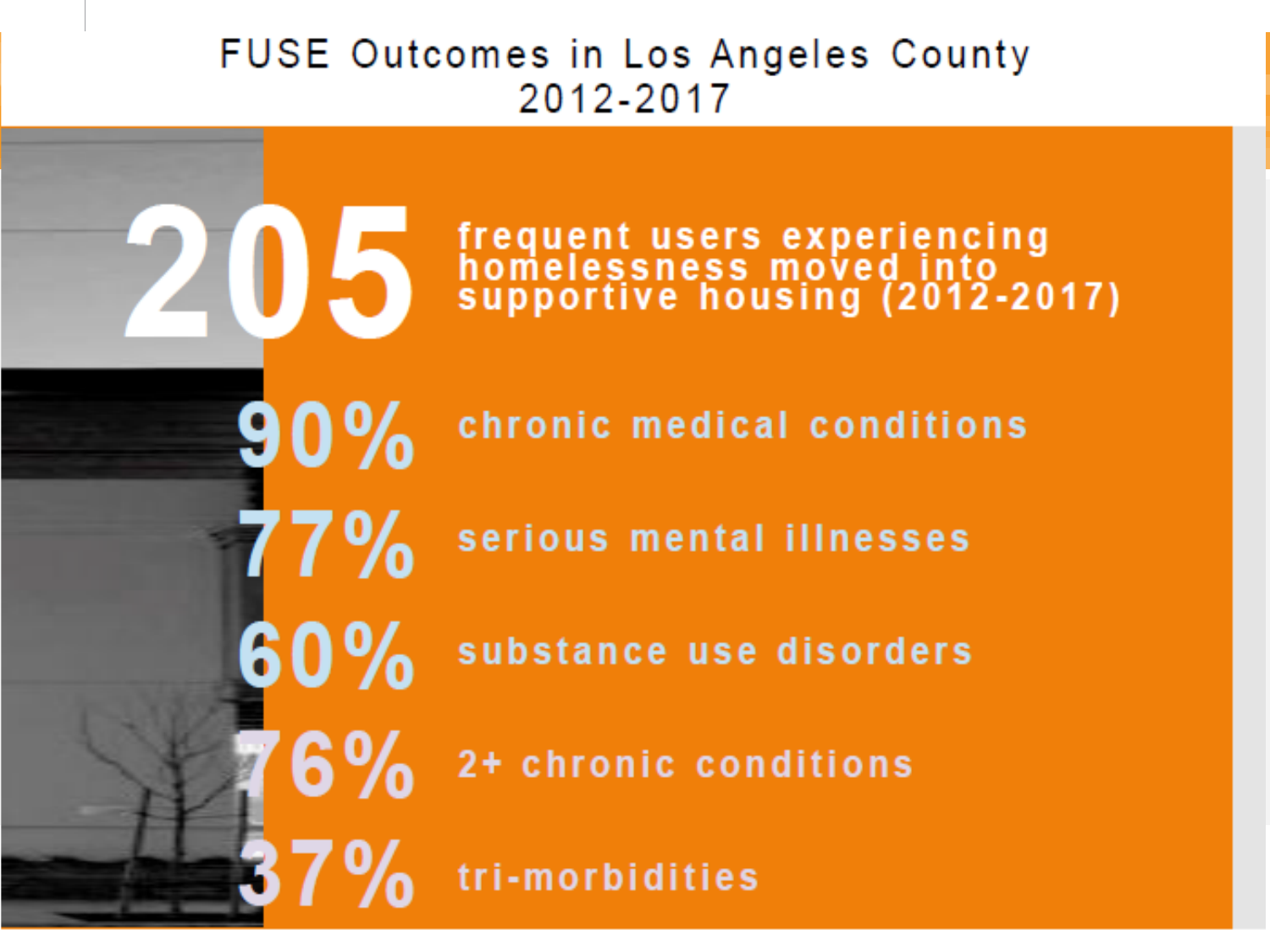## Hospital Utilization

66%



12 mos. prior (baseline) 12 mos. in 10th Decile Project

ED utilization down 79% Hospital readmissions down 66%

C All rights reserved. No utilization or reproduction of this material is allowed without the written permission of CSH.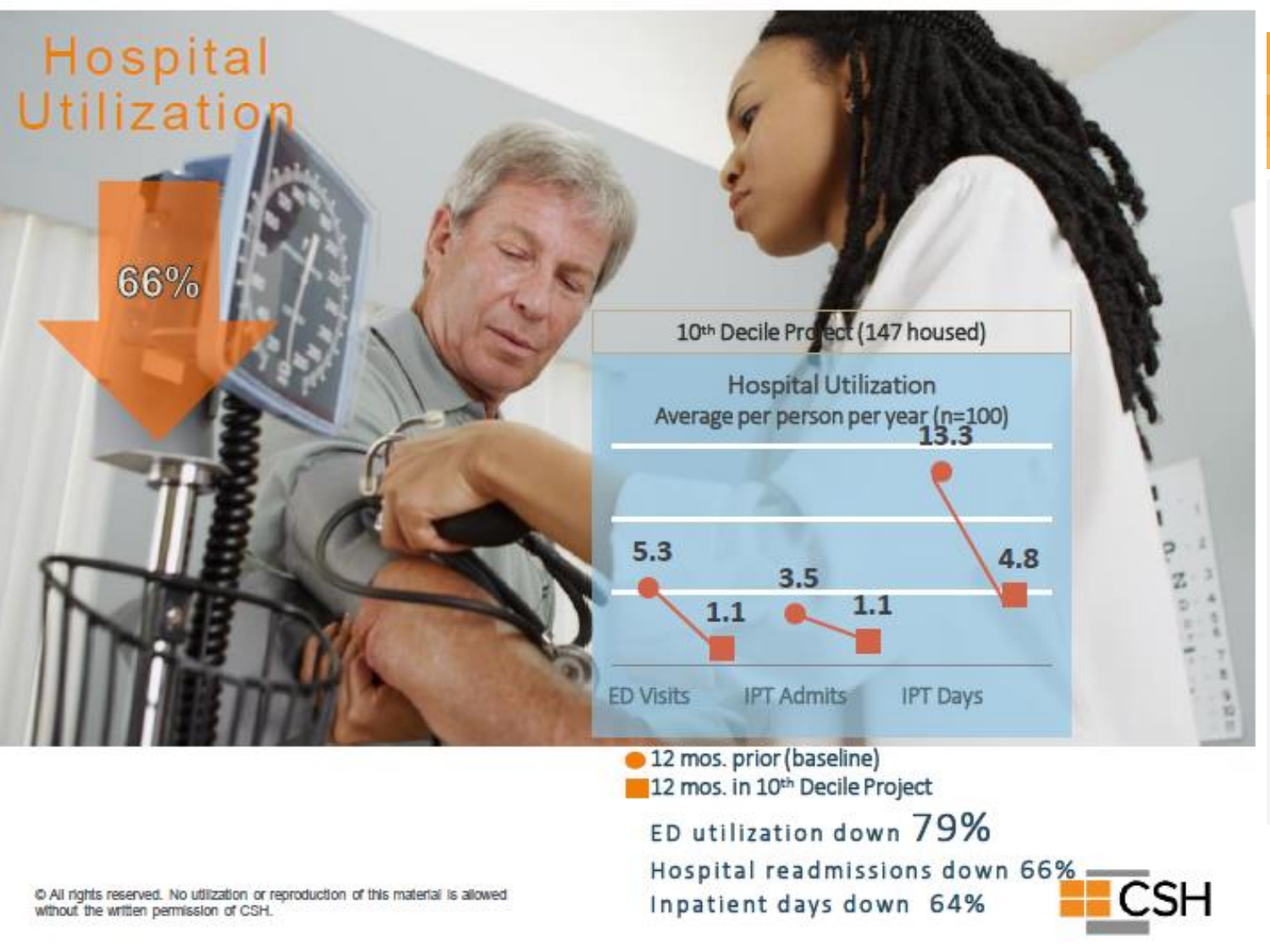# 65%

est. decrease in hospital costs after 12 months in supportive housing

# 586,000

est. cost avoidance per participant over three years (on average) in supportive housing

# 616 million est. FUSE / 10<sup>th</sup> Decile Project total hospital cost avoidance to date

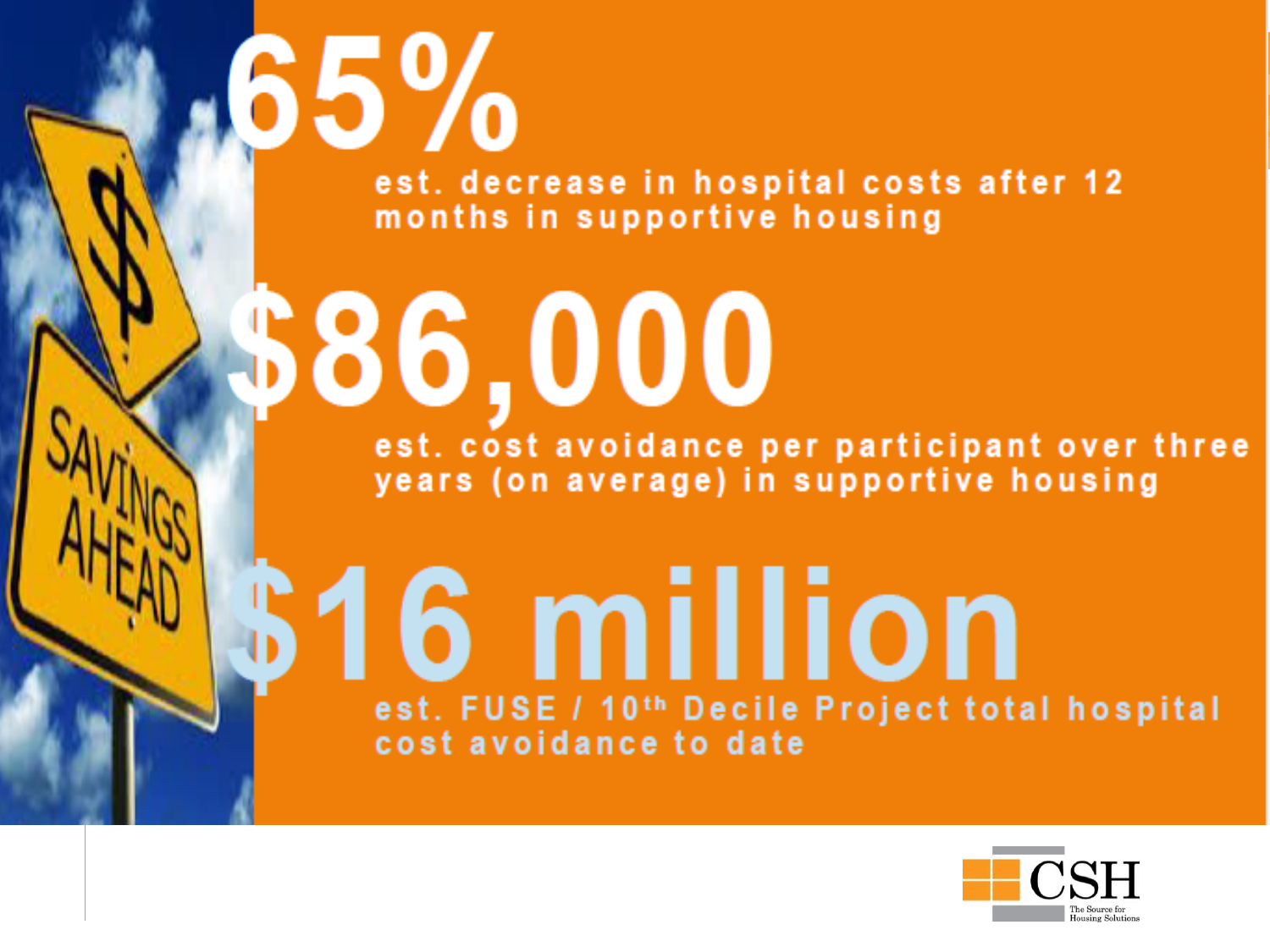### **About the Bronx Frequent User Initiative**

Understand unmet **health** and **housing** needs





**High-cost**, **frequent users** of Bronx health crisis system

Analyze **costs** associated with **avoidable ER and IP use**, documented benefits of **supportive housing**



### **Goal**

Provide the **evidence** to successfully engage payers to **invest** in prioritizing these targeted homeless high utilizers for a **supportive housing intervention** 



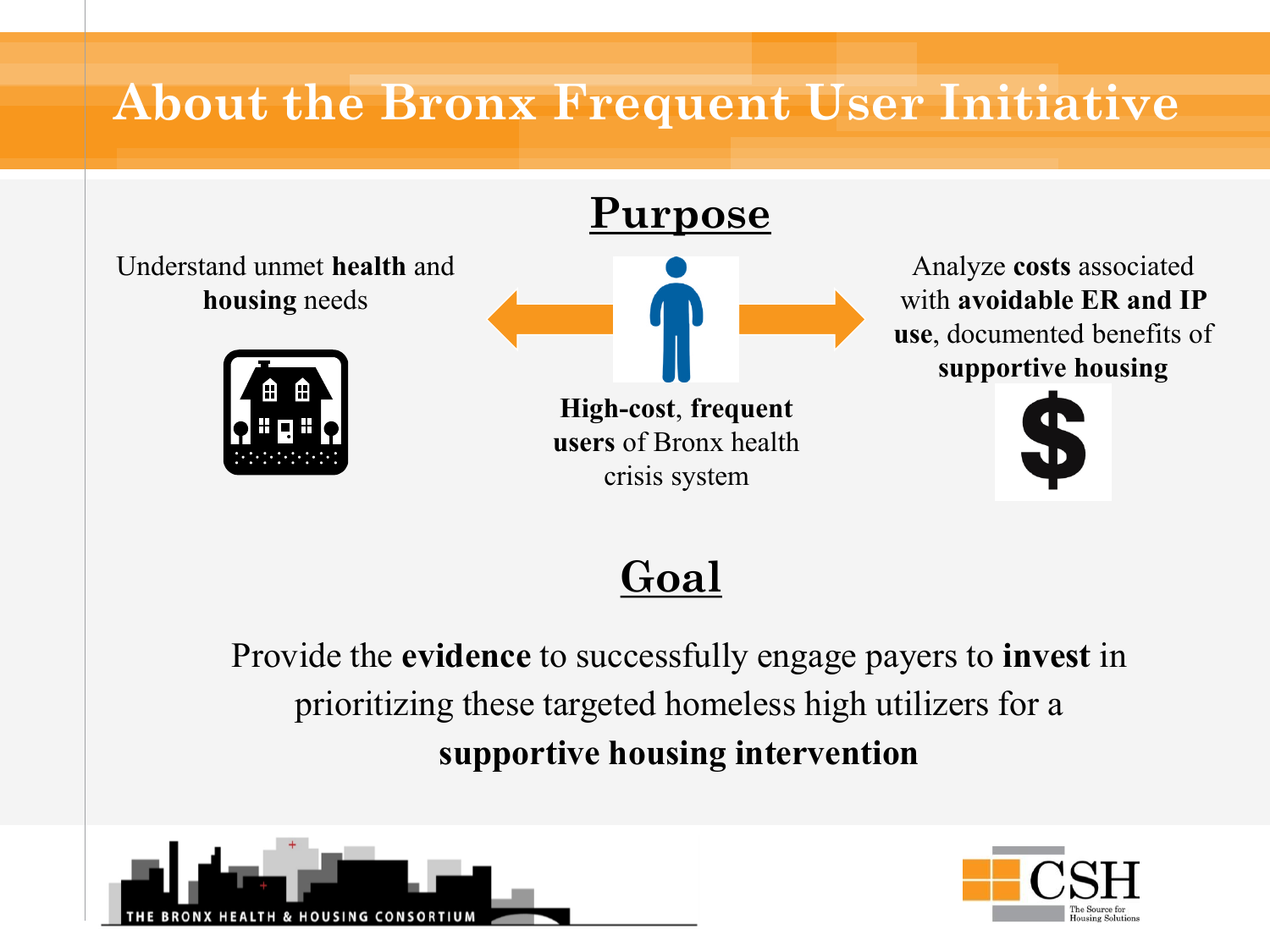### **Project Flow**

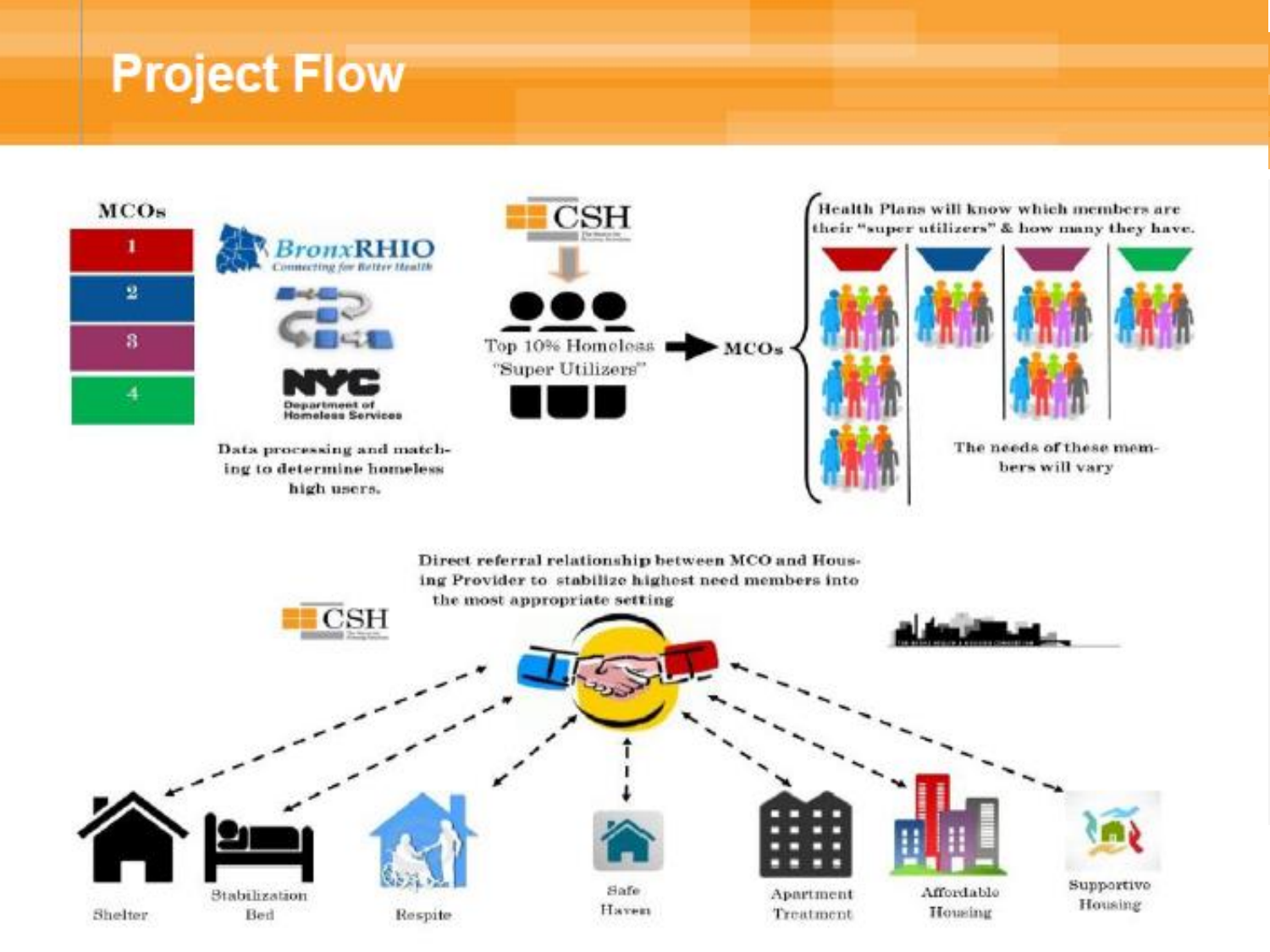### **The What?**



Identify **Super Utilizers**: top 10- 20% homeless frequent users

Obtain **encounter level data** for super utilizing cohort

Further analysis – identify trends in **avoidable ED** and **preventable IP**

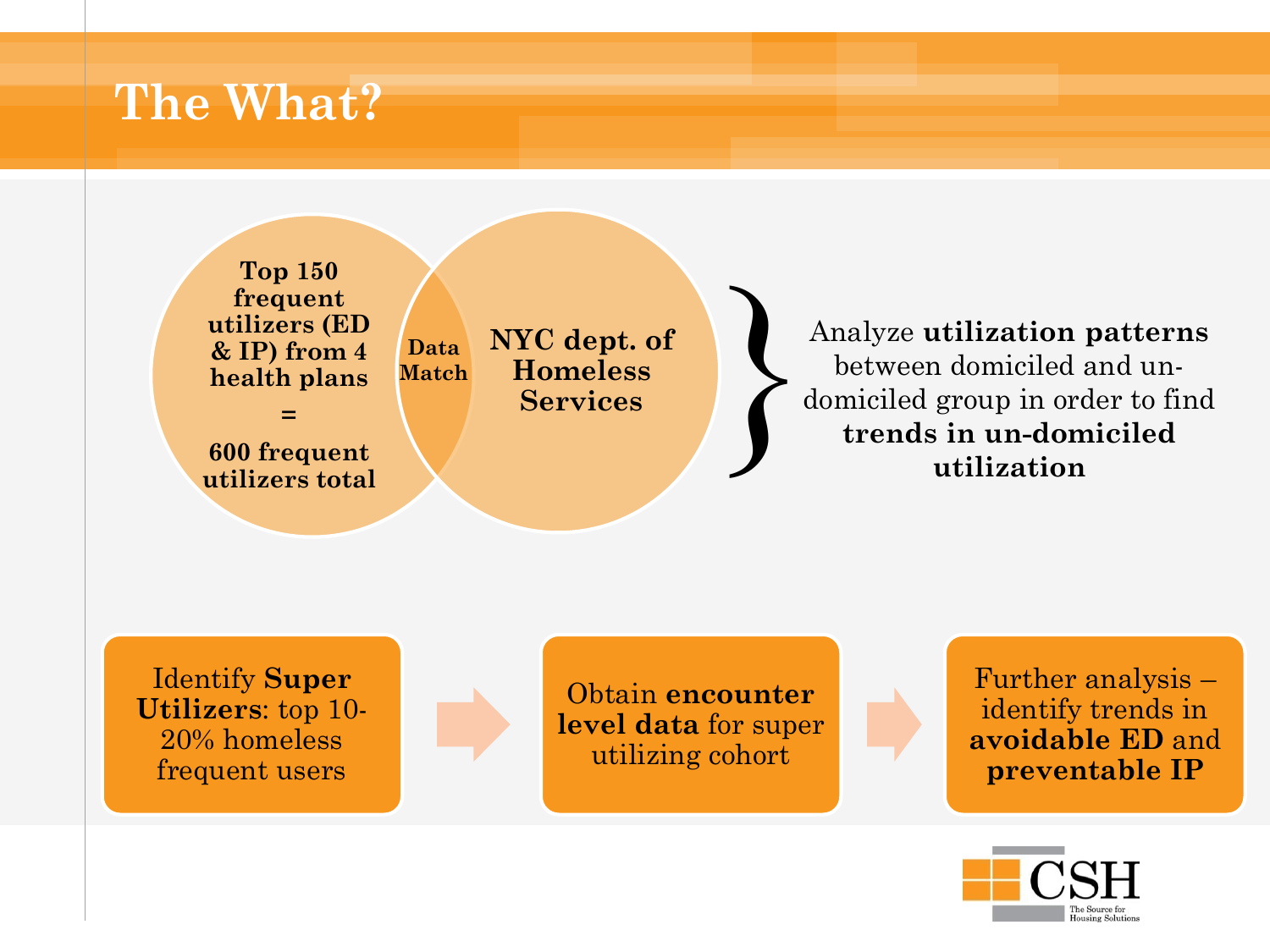# **Preliminary Data Findings- CY 2016**

### **Median # Visits/Costs:**

- $\bullet$  ED visits: 5
- ED cost:  $$1,506.81$
- IP stays: 6
- IP annual cost: \$124,242.73
- $ED + IP$  visits: 12
	- Avg annual ED+IP: 37
- ED + IP cost:  $$126,756.16$ 
	- Avg annual cost of these high utilizers:  $$186,129.05$  (IP & ED)
- Median age at data capture: 44

### In God we trust; all others must bring data.

- William Edwards Demina -

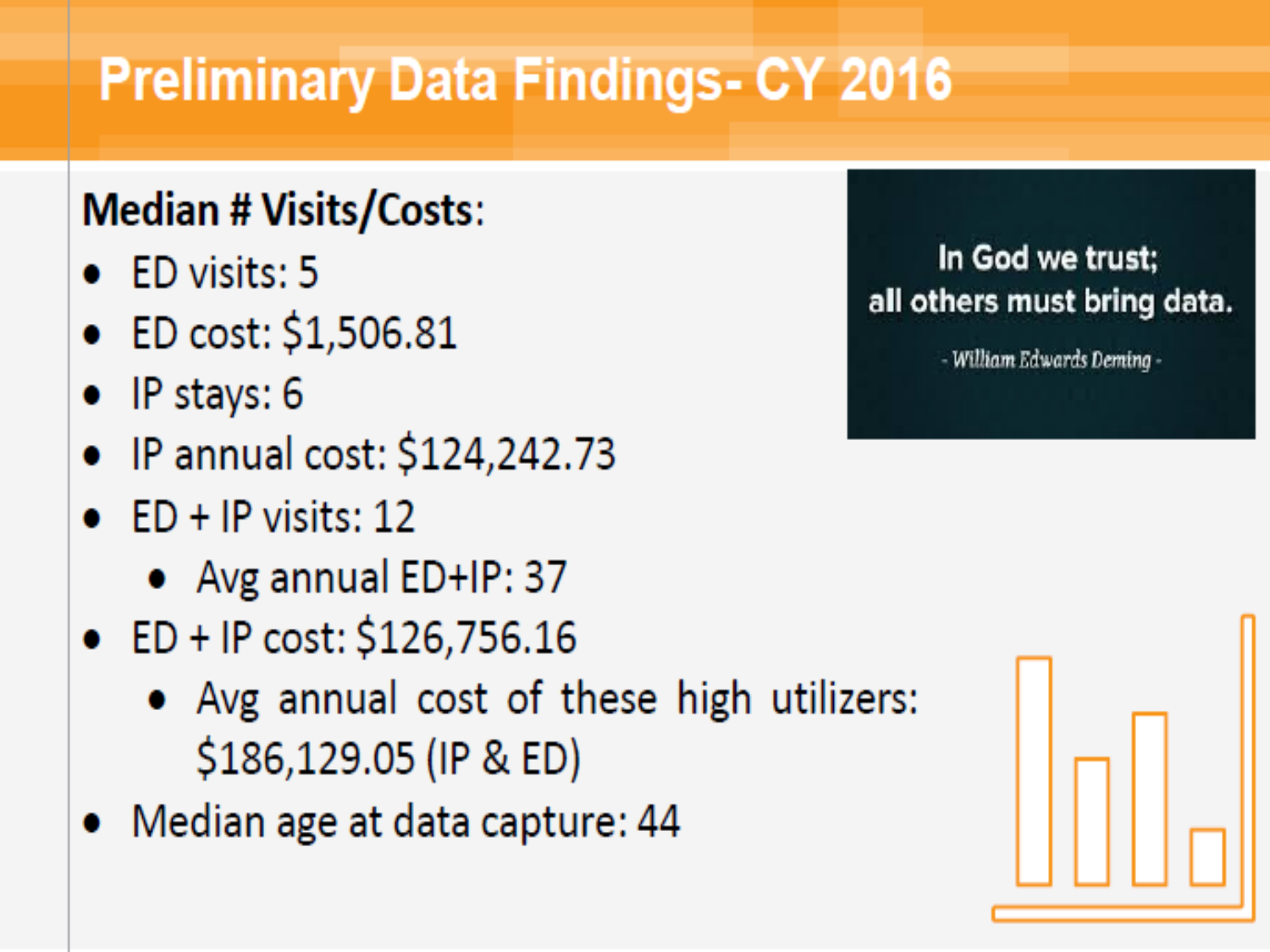# **New York's Medicaid Redesign Team Housing**

### **BronxWorks and Fortune Society MRT Supportive Housing Pilots:**

- 15 people with one year before and after housing Medicaid medical data (10 BW, 5 Fortune)
- BronxWorks Medicaid medical spending decreased 30% ۰ (12% savings including rent costs)
- Fortune Society Medicaid medical spending decreased 72% (49% ۰ including rent)
- Together, Medicaid medical spending decreased 48% from \$840,336 to \$435,344 (25% including rent)